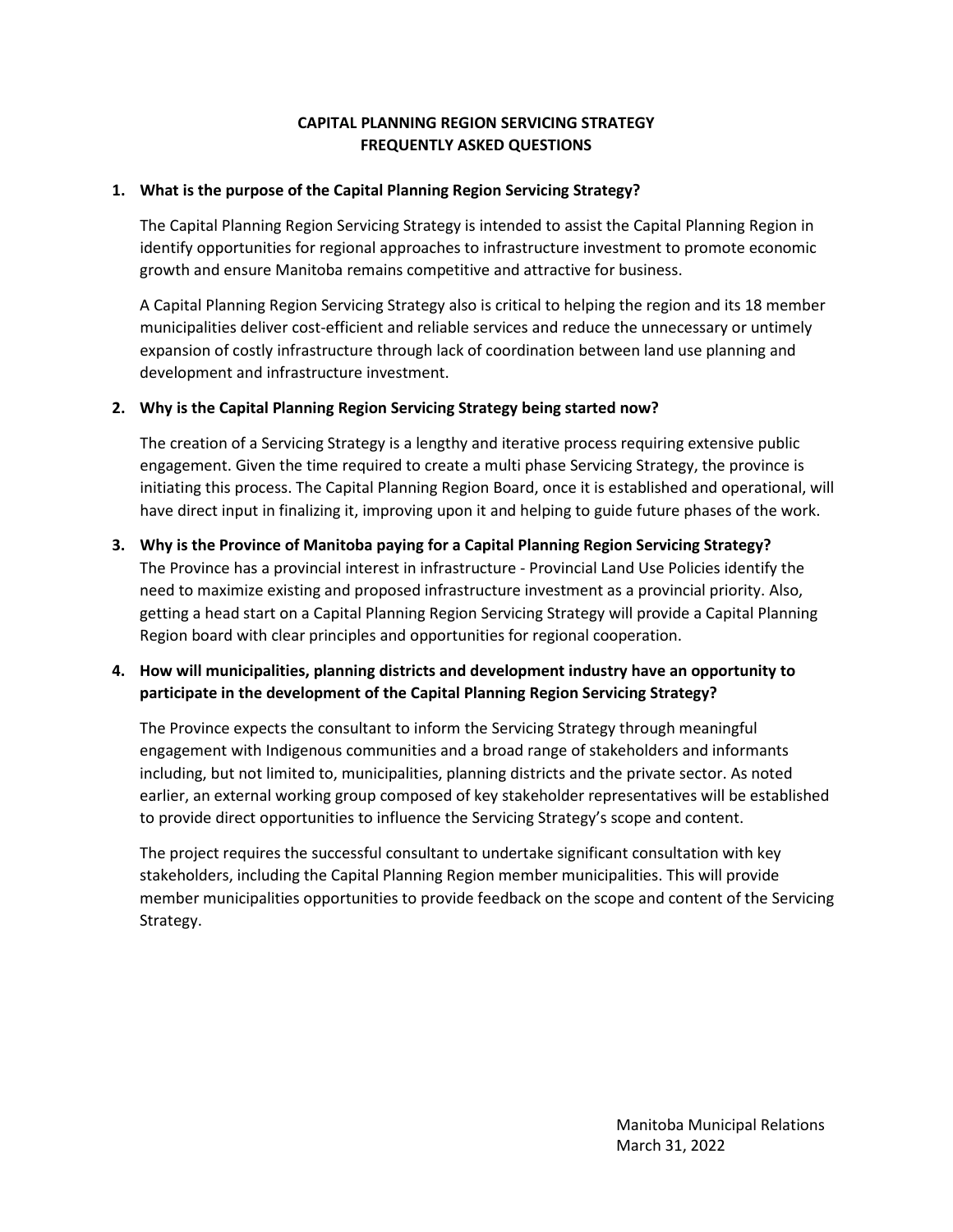#### **5. How will Indigenous communities be engaged for this project?**

The Province acknowledges the importance and value of engaging Indigenous communities in the creation of a Servicing Strategy for the Capital Region. As such, the successful consultant will be required as part of their contract to consult with Indigenous communities and ensure consultations are led by an Indigenous consultant. Additionally, the consultant will be required to re-engage with Indigenous communities and other key informants at critical milestones of the project to confirm that their feedback has been adequately reflected in the Servicing Strategy.

### **6. What role will regional member municipalities have in the creation of the Capital Planning Region Servicing Strategy?**

In addition, member municipalities will play an important role of providing key data necessary for the consultant's work to be conducted such as:

- existing wastewater and drinking water management plans;
- current state of local infrastructure (e.g. existing capacity, constraints);
- current or proposed infrastructure investment; and
- existing or proposed service sharing agreements.

## **7. Will the Capital Planning Region Servicing Strategy be supported by a Stakeholder Working Group? If so, who will participate?**

In January 2021 the department established a stakeholder working group to advise on implementation of key initiatives to ensure a modern and effective planning process in Manitoba, including regional approaches. It includes key stakeholders, such as The Association of Manitoba Municipalities, Winnipeg Metropolitan Region, The Urban Development Institute, Manitoba Professional Planners Institute, and the City of Winnipeg.

#### **8. How will the Capital Planning Region Servicing Strategy impact municipal decision-making on local infrastructure?**

Capital Planning Region member municipalities will maintain their local autonomy for making decisions on local matters. However, the Regional Growth Plan and the Servicing Strategy will provide broad guidance regarding land use and development and the provision of infrastructure and services in the region. For example, the Capital Planning Region Servicing Strategy will provide municipalities with the necessary information to deliver on more cost-efficient and reliable services to meet current and expected population change and capitalize on opportunities for regional solutions.